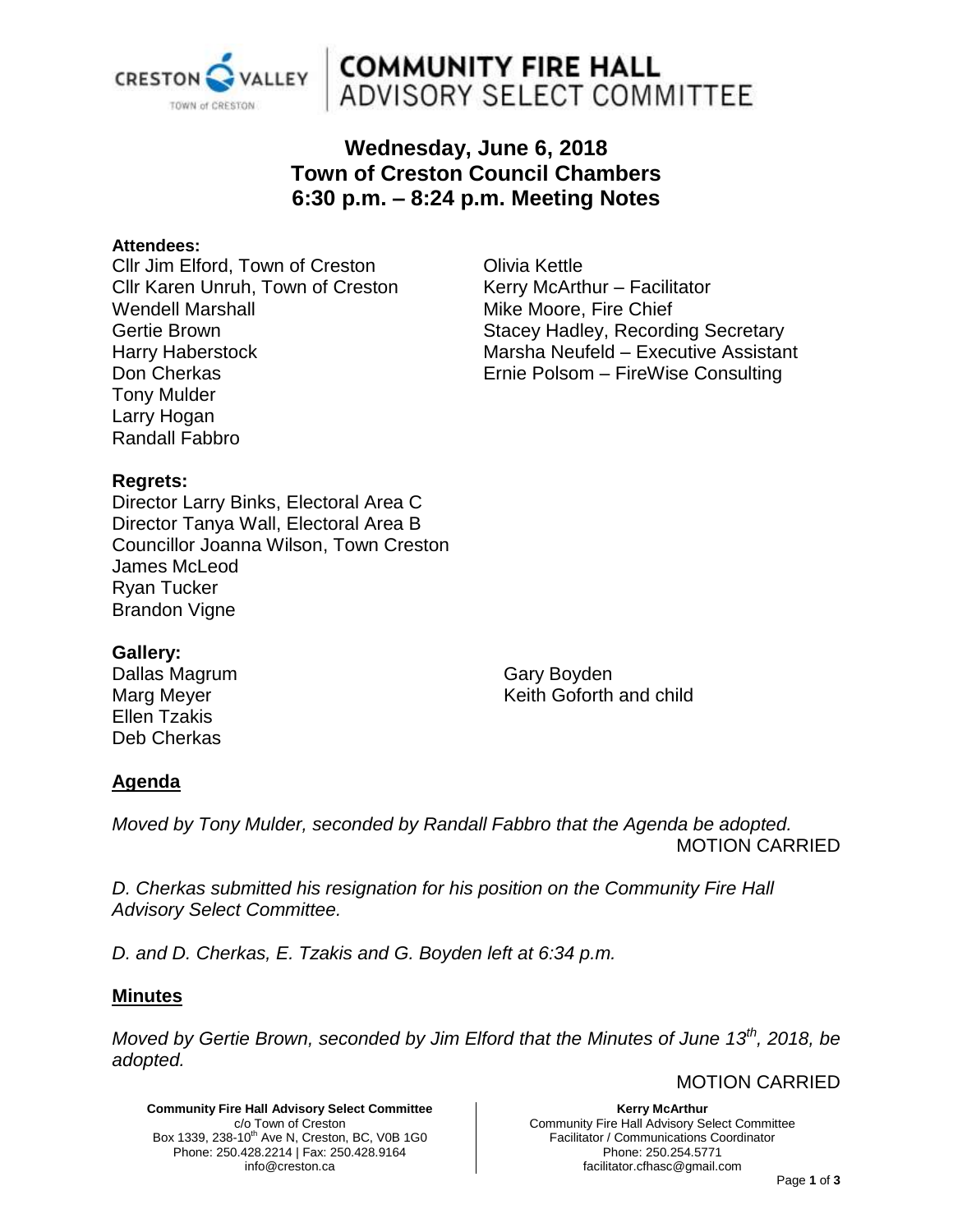

# **COMMUNITY FIRE HALL**<br>ADVISORY SELECT COMMITTEE

# **General Business**

Discussion was held regarding Mr. Cherkas' resignation and it was noted that he contributed significantly to the work and progress of the ASC thus far.

# **Altus Canadian Cost Guide**

E. Polsom advised that the Altus Group is an international real estate management company that monitors real estate, construction and development to identify costing, that they are the only company that E. Polsom is aware of that provides this service, and that the Altus Canadian Cost Guide could be used as a starting point to move forward with the process of a referendum as a top upper level or 'worst case scenario' to establish a project cost estimate.

*Moved by Tony Mulder, seconded by Wendell Marshall THAT the 2018 Altus Canadian Cost Guide be approved as a basis for a 'worst-case' project cost estimate in the high-end range of \$350 per square foot for an estimated 14,000 square feet Fire Hall including associated development costs.*

*MOTION CARRIED*

# **Open House**

S. Hadley advised that the Open House Display Panels were circulated via email to the ASC as information and circulated the Fire Hall Comparison and Debt Servicing Panels as handouts to the Committee.

Discussion was held regarding volunteers for both Open Houses and S. Hadley advised that a schedule will be forthcoming via email to the ASC.

Further to direction received during the June 13th, 2018, ASC Meeting the following Motion was made:

*Moved by Wendell Marshall, seconded by Harry Haberstock THAT the Community Fire Hall Advisory Select Committee recommends to Council their consideration of the establishment of a Fire Hall Building Advisory Select Committee with associated terms of reference to ensure public input and informed decision making for non-mandatory design elements of a new Fire Hall, if public approval for a maximum borrowing amount is achieved in an upcoming Town of Creston borrowing referendum; AND FURTHER, THAT Upon the establishment of the Fire Hall Building Advisory Select Committee and the associated Terms of Reference, that Council consider the appointment of Community Fire Hall Advisory Select Committee members for a select number of appointed positions within the Fire Hall Building Advisory Select Committee's structure* 

**Community Fire Hall Advisory Select Committee** c/o Town of Creston Box 1339, 238-10<sup>th</sup> Ave N, Creston, BC, V0B 1G0 Phone: 250.428.2214 | Fax: 250.428.9164 info@creston.ca

#### **Kerry McArthur**

Community Fire Hall Advisory Select Committee Facilitator / Communications Coordinator Phone: 250.254.5771 facilitator.cfhasc@gmail.com